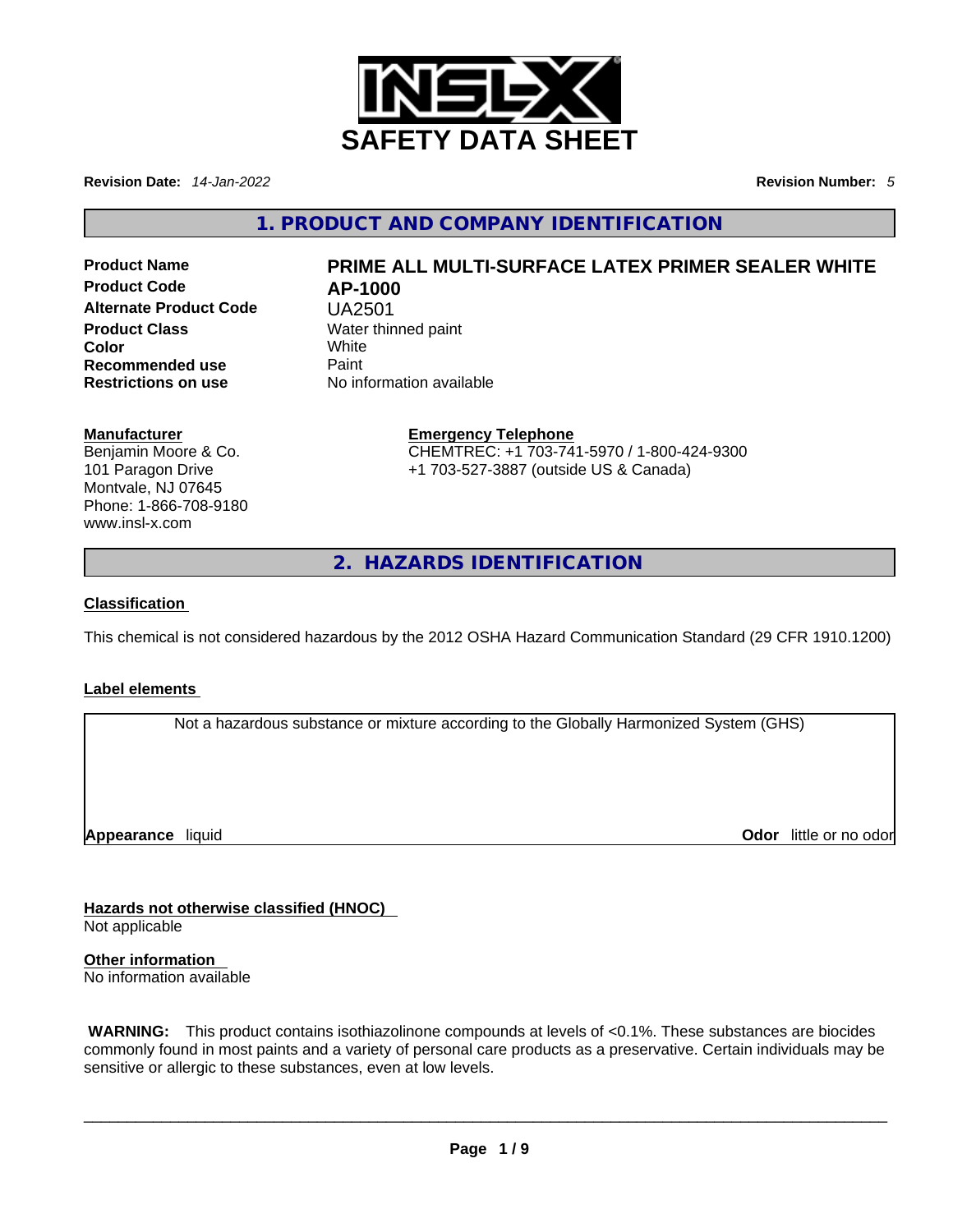# **3. COMPOSITION INFORMATION ON COMPONENTS**

| <b>Chemical name</b>        | CAS No.    | Weight-%    |
|-----------------------------|------------|-------------|
| Kaolin, calcined            | 92704-41-1 | $10 - 15$   |
| Titanium dioxide            | 13463-67-7 | $5 - 10$    |
| Limestone                   | 1317-65-3  | - 5         |
| Zinc oxide                  | 1314-13-2  | $0.5 - 1$   |
| 2-Amino-2-methly-1-propanol | 124-68-5   | $0.1 - 0.5$ |

|                                                  | 4. FIRST AID MEASURES                                                                                    |
|--------------------------------------------------|----------------------------------------------------------------------------------------------------------|
| <b>General Advice</b>                            | No hazards which require special first aid measures.                                                     |
| <b>Eye Contact</b>                               | Rinse thoroughly with plenty of water for at least 15 minutes and consult a<br>physician.                |
| <b>Skin Contact</b>                              | Wash off immediately with soap and plenty of water while removing all<br>contaminated clothes and shoes. |
| <b>Inhalation</b>                                | Move to fresh air. If symptoms persist, call a physician.                                                |
| Ingestion                                        | Clean mouth with water and afterwards drink plenty of water. Consult a physician<br>if necessary.        |
| <b>Most Important</b><br><b>Symptoms/Effects</b> | None known.                                                                                              |
| <b>Notes To Physician</b>                        | Treat symptomatically.                                                                                   |

**5. FIRE-FIGHTING MEASURES** 

| <b>Suitable Extinguishing Media</b>                                              | Use extinguishing measures that are appropriate to local<br>circumstances and the surrounding environment.                                   |
|----------------------------------------------------------------------------------|----------------------------------------------------------------------------------------------------------------------------------------------|
| Protective equipment and precautions for firefighters                            | As in any fire, wear self-contained breathing apparatus<br>pressure-demand, MSHA/NIOSH (approved or equivalent)<br>and full protective gear. |
| <b>Specific Hazards Arising From The Chemical</b>                                | Closed containers may rupture if exposed to fire or<br>extreme heat.                                                                         |
| <b>Sensitivity to mechanical impact</b>                                          | No.                                                                                                                                          |
| Sensitivity to static discharge                                                  | No.                                                                                                                                          |
| <b>Flash Point Data</b><br>Flash point (°F)<br>Flash Point (°C)<br><b>Method</b> | Not applicable<br>Not applicable<br>Not applicable                                                                                           |
|                                                                                  |                                                                                                                                              |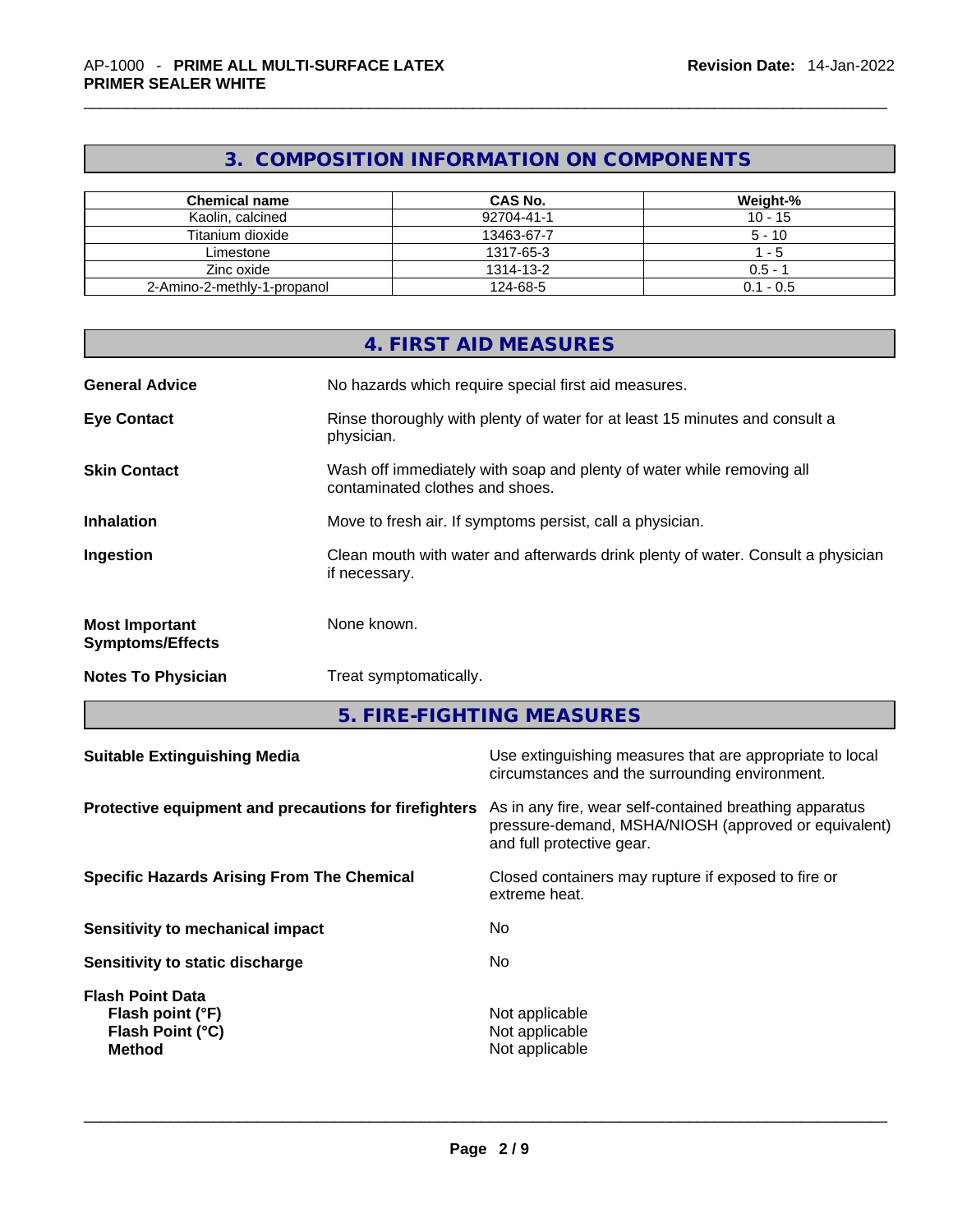#### **Flammability Limits In Air**

**Lower flammability limit:** Not applicable **Upper flammability limit:** Not applicable

**NFPA Health:** 1 **Flammability:** 0 **Instability:** 0 **Special:** Not Applicable

#### **NFPA Legend**

- 0 Not Hazardous
- 1 Slightly
- 2 Moderate
- 3 High
- 4 Severe

*The ratings assigned are only suggested ratings, the contractor/employer has ultimate responsibilities for NFPA ratings where this system is used.* 

*Additional information regarding the NFPA rating system is available from the National Fire Protection Agency (NFPA) at www.nfpa.org.* 

# **6. ACCIDENTAL RELEASE MEASURES**

| <b>Personal Precautions</b>      | Avoid contact with skin, eyes and clothing. Ensure adequate ventilation.                                                                                                         |  |
|----------------------------------|----------------------------------------------------------------------------------------------------------------------------------------------------------------------------------|--|
| <b>Other Information</b>         | Prevent further leakage or spillage if safe to do so.                                                                                                                            |  |
| <b>Environmental precautions</b> | See Section 12 for additional Ecological Information.                                                                                                                            |  |
| <b>Methods for Cleaning Up</b>   | Soak up with inert absorbent material. Sweep up and shovel into suitable<br>containers for disposal.                                                                             |  |
|                                  | 7. HANDLING AND STORAGE                                                                                                                                                          |  |
| <b>Handling</b>                  | Avoid contact with skin, eyes and clothing. Avoid breathing vapors, spray mists or<br>sanding dust. In case of insufficient ventilation, wear suitable respiratory<br>equipment. |  |
| <b>Storage</b>                   | Keep container tightly closed. Keep out of the reach of children.                                                                                                                |  |
| <b>Incompatible Materials</b>    | No information available                                                                                                                                                         |  |

**8. EXPOSURE CONTROLS/PERSONAL PROTECTION** 

#### **Exposure Limits**

| <b>Chemical name</b> | <b>ACGIH TLV</b>                                | <b>OSHA PEL</b>            |
|----------------------|-------------------------------------------------|----------------------------|
| Titanium dioxide     | TWA: $10 \text{ mg/m}^3$                        | $15 \text{ mg/m}^3$ - TWA  |
| Limestone            | N/E                                             | 15 mg/m <sup>3</sup> - TWA |
|                      |                                                 | $5 \text{ mg/m}^3$ - TWA   |
| Zinc oxide           | $STEL: 10 mg/m3$ respirable particulate         | 5 mg/m <sup>3</sup> - TWA  |
|                      | matter                                          | 15 mg/m <sup>3</sup> - TWA |
|                      | TWA: 2 mg/m <sup>3</sup> respirable particulate |                            |
|                      | matter                                          |                            |

#### **Legend**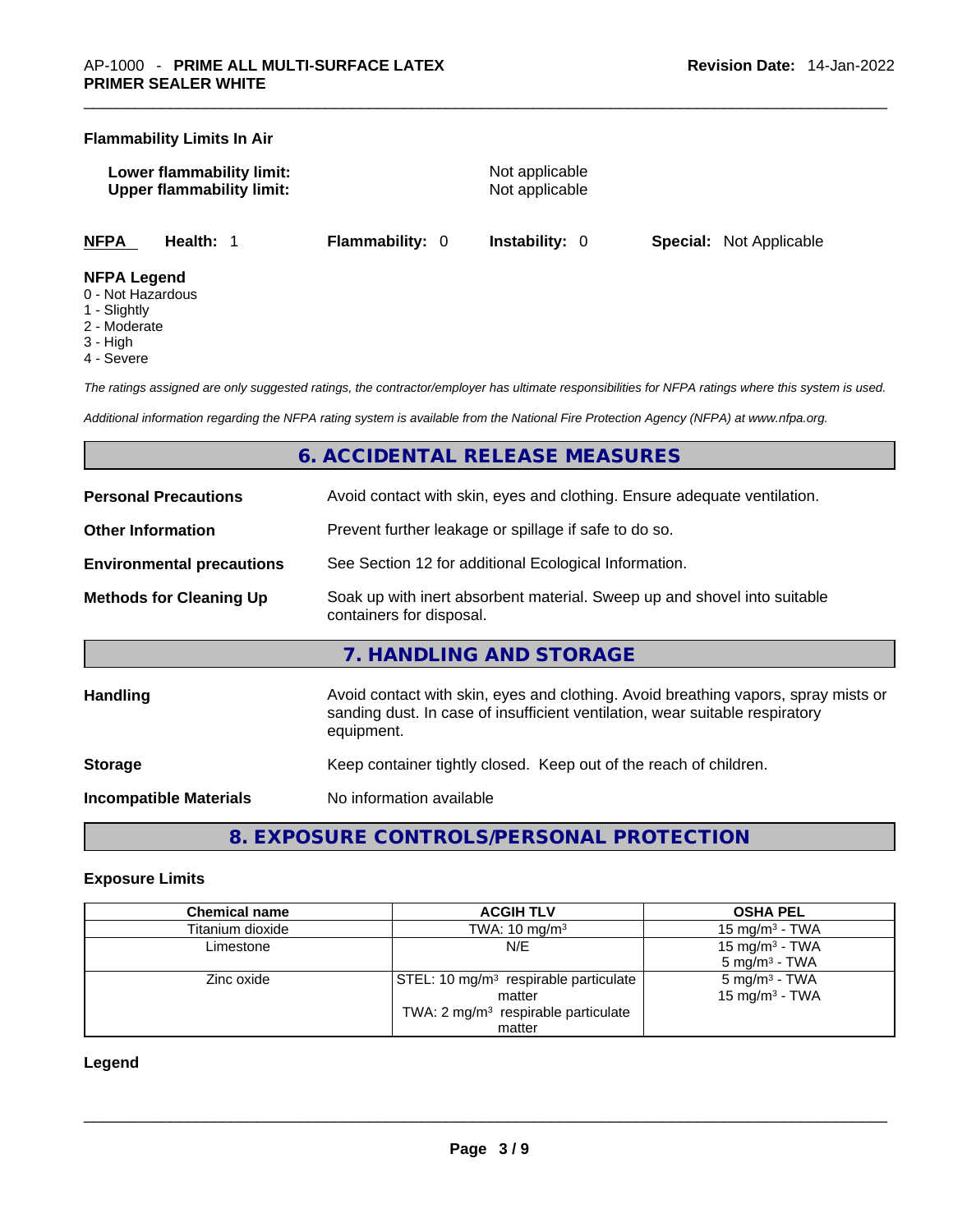ACGIH - American Conference of Governmental Industrial Hygienists Exposure Limits OSHA - Occupational Safety & Health Administration Exposure Limits N/E - Not Established

| <b>Engineering Measures</b>          | Ensure adequate ventilation, especially in confined areas.                                                                          |  |  |
|--------------------------------------|-------------------------------------------------------------------------------------------------------------------------------------|--|--|
| <b>Personal Protective Equipment</b> |                                                                                                                                     |  |  |
| <b>Eye/Face Protection</b>           | Safety glasses with side-shields.                                                                                                   |  |  |
| <b>Skin Protection</b>               | Protective gloves and impervious clothing.                                                                                          |  |  |
| <b>Respiratory Protection</b>        | In case of insufficient ventilation wear suitable respiratory equipment.                                                            |  |  |
| <b>Hygiene Measures</b>              | Avoid contact with skin, eyes and clothing. Remove and wash contaminated<br>clothing before re-use. Wash thoroughly after handling. |  |  |

# **9. PHYSICAL AND CHEMICAL PROPERTIES**

**Appearance** liquid **Odor Odor Odor Odor Odor Odor** *little or no odor little or no odor little or no odor* **Odor Threshold No information available No information available Density (lbs/gal)** 10.1 - 10.2 **Specific Gravity** 1.21 - 1.23 **pH pH No** information available **Viscosity (cps)** No information available **Water solubility Water solubility Water solubility Water solubility Water solubility Water solution Evaporation Rate No information available No information available Vapor pressure**  No information available **Vapor pressure No information available Vapor density Vapor** density **Wt. % Solids** 40 - 50 **Vol. % Solids** 30 - 40 **Wt. % Volatiles Vol. % Volatiles** 60 - 70 **VOC Regulatory Limit (g/L)** < 100 **Boiling Point (°F)** 212 **Boiling Point (°C)** 100<br> **Preezing point (°F)** 32 **Freezing point (°F) Freezing Point (°C)** 0 **Flash point (°F)** Not applicable **Flash Point (°C)** Not applicable **Method Not applicable Not applicable Flammability (solid, gas)** Not applicable **Upper flammability limit:** Not applicable **Lower flammability limit:** Not applicable **Autoignition Temperature (°F)** No information available **Autoignition Temperature (°C)** No information available **Decomposition Temperature (°F)**<br> **Decomposition Temperature (°C)** No information available **Decomposition Temperature (°C)**<br>Partition coefficient

**Solubility(ies)** No information available

**No information available** 

# **10. STABILITY AND REACTIVITY**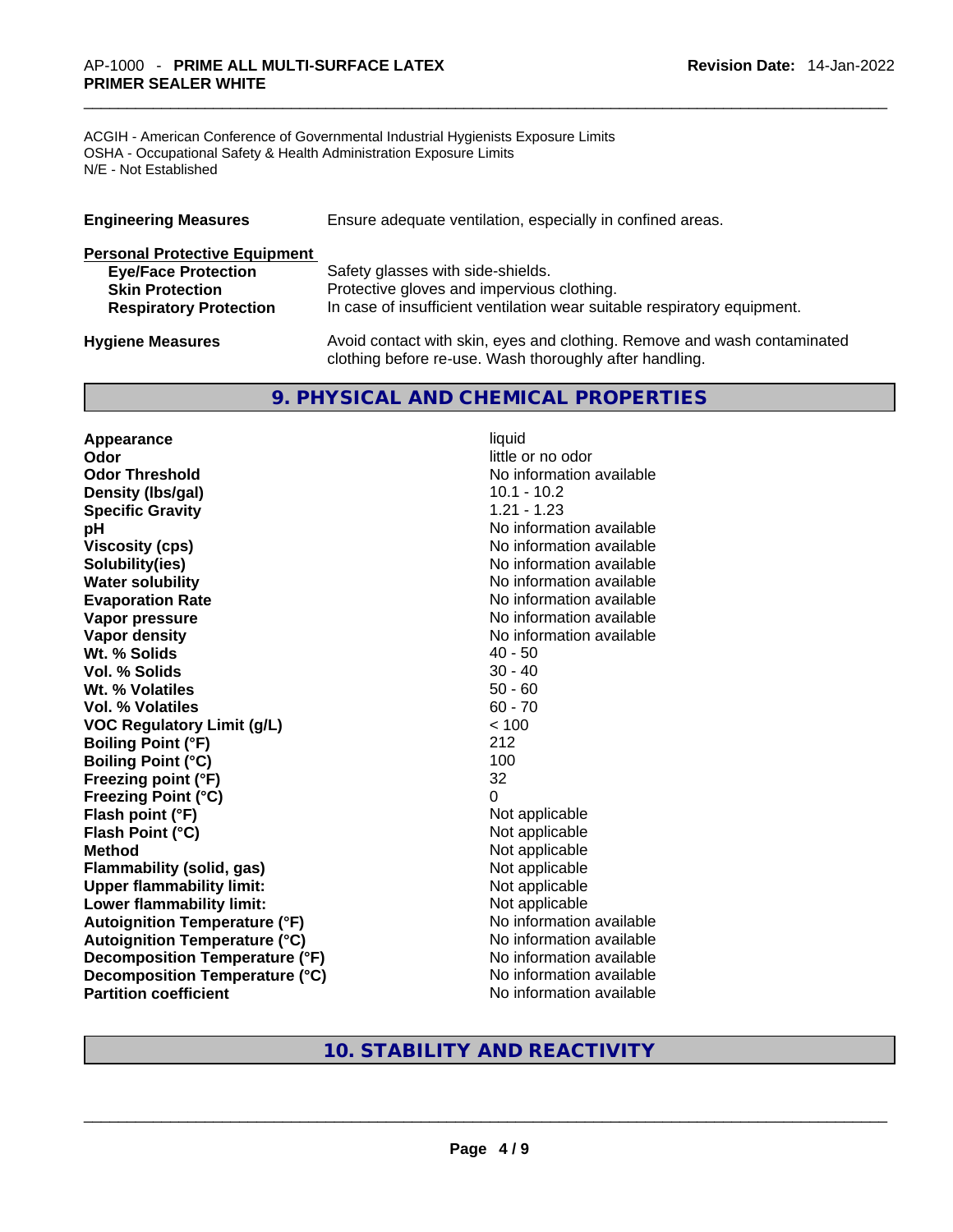| <b>Reactivity</b>                       | Not Applicable                           |
|-----------------------------------------|------------------------------------------|
| <b>Chemical Stability</b>               | Stable under normal conditions.          |
| <b>Conditions to avoid</b>              | Prevent from freezing.                   |
| <b>Incompatible Materials</b>           | No materials to be especially mentioned. |
| <b>Hazardous Decomposition Products</b> | None under normal use.                   |
| Possibility of hazardous reactions      | None under normal conditions of use.     |

# **11. TOXICOLOGICAL INFORMATION**

| <b>Product Information</b>               |                                                                                            |
|------------------------------------------|--------------------------------------------------------------------------------------------|
| Information on likely routes of exposure |                                                                                            |
| <b>Principal Routes of Exposure</b>      | Eye contact, skin contact and inhalation.                                                  |
| <b>Acute Toxicity</b>                    |                                                                                            |
| <b>Product Information</b>               | No information available                                                                   |
|                                          | Symptoms related to the physical, chemical and toxicological characteristics               |
| <b>Symptoms</b>                          | No information available                                                                   |
|                                          | Delayed and immediate effects as well as chronic effects from short and long-term exposure |
| Eye contact                              | May cause slight irritation.                                                               |
| <b>Skin contact</b>                      | Substance may cause slight skin irritation. Prolonged or repeated contact may dry          |
|                                          | skin and cause irritation.                                                                 |
| <b>Inhalation</b>                        | May cause irritation of respiratory tract.                                                 |
| Ingestion                                | Ingestion may cause gastrointestinal irritation, nausea, vomiting and diarrhea.            |
| <b>Sensitization</b>                     | No information available                                                                   |
| <b>Neurological Effects</b>              | No information available.                                                                  |
| <b>Mutagenic Effects</b>                 | No information available.                                                                  |
| <b>Reproductive Effects</b>              | No information available.                                                                  |
| <b>Developmental Effects</b>             | No information available.                                                                  |
| <b>Target organ effects</b>              | No information available.                                                                  |
| <b>STOT - single exposure</b>            | No information available.                                                                  |
| <b>STOT - repeated exposure</b>          | No information available.                                                                  |
| Other adverse effects                    | No information available.                                                                  |
| <b>Aspiration Hazard</b>                 | No information available                                                                   |
| <b>Numerical measures of toxicity</b>    |                                                                                            |
|                                          | The following values are calculated based on chapter 3.1 of the GHS document               |
| <b>ATEmix (oral)</b>                     | 15256 mg/kg                                                                                |
| <b>Component Information</b>             |                                                                                            |
|                                          |                                                                                            |

Chemical name **Chemical name** Oral LD50 Dermal LD50 **Dermal LD50** Inhalation LC50  $\_$  ,  $\_$  ,  $\_$  ,  $\_$  ,  $\_$  ,  $\_$  ,  $\_$  ,  $\_$  ,  $\_$  ,  $\_$  ,  $\_$  ,  $\_$  ,  $\_$  ,  $\_$  ,  $\_$  ,  $\_$  ,  $\_$  ,  $\_$  ,  $\_$  ,  $\_$  ,  $\_$  ,  $\_$  ,  $\_$  ,  $\_$  ,  $\_$  ,  $\_$  ,  $\_$  ,  $\_$  ,  $\_$  ,  $\_$  ,  $\_$  ,  $\_$  ,  $\_$  ,  $\_$  ,  $\_$  ,  $\_$  ,  $\_$  ,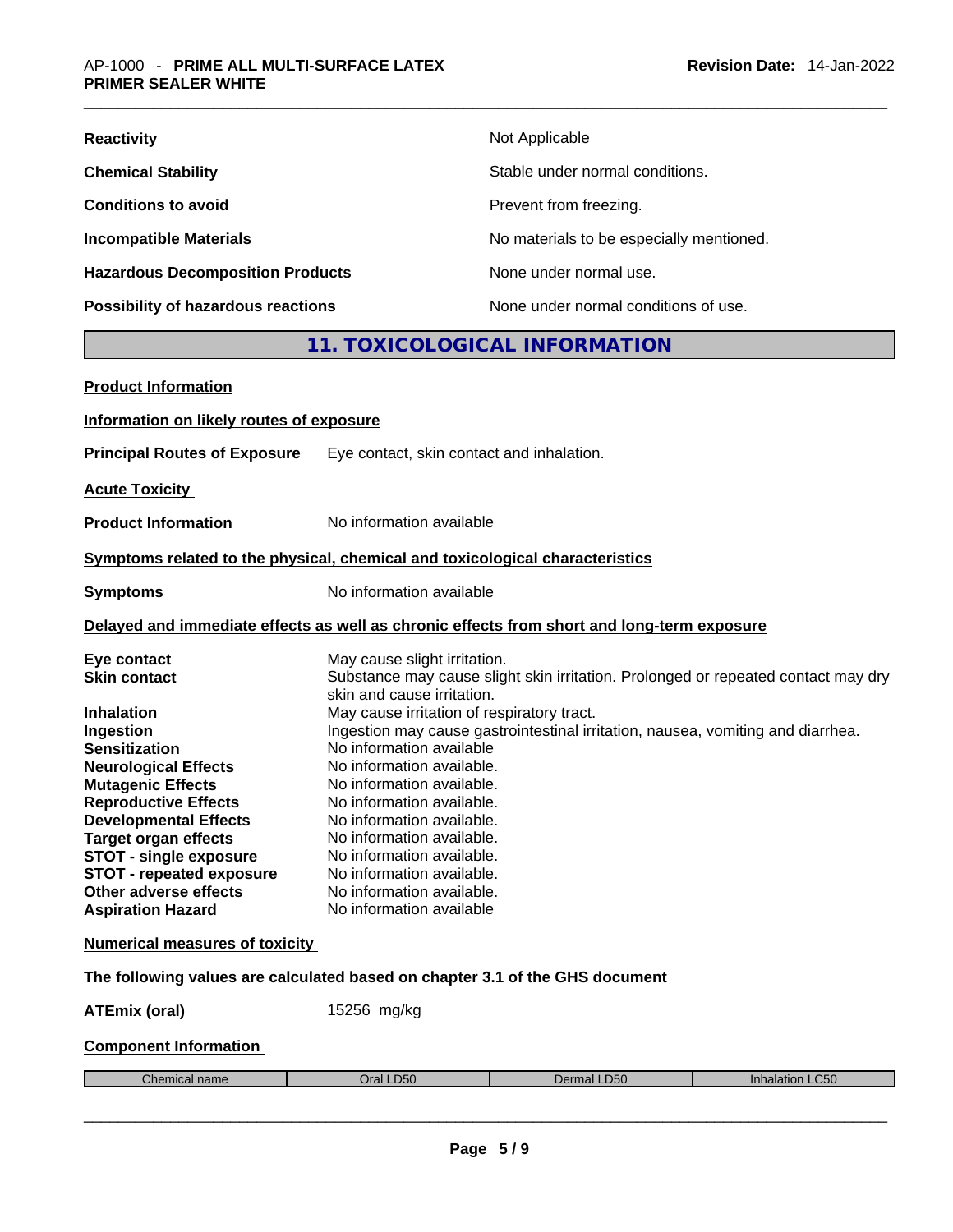| Kaolin, calcined<br>92704-41-1          | $>$ 2000 mg/kg (Rat)  |                         | $\overline{\phantom{a}}$ |
|-----------------------------------------|-----------------------|-------------------------|--------------------------|
| Titanium dioxide<br>13463-67-7          | $> 10000$ mg/kg (Rat) |                         |                          |
| Zinc oxide<br>1314-13-2                 | $>$ 5000 mg/kg (Rat)  |                         |                          |
| 2-Amino-2-methly-1-propanol<br>124-68-5 | $= 2900$ mg/kg (Rat)  | $>$ 2000 mg/kg (Rabbit) |                          |

#### **Chronic Toxicity**

#### **Carcinogenicity**

*The information below indicates whether each agency has listed any ingredient as a carcinogen:.* 

| <b>Chemical name</b>  | IARC                 | <b>NTP</b> | OSHA   |
|-----------------------|----------------------|------------|--------|
|                       | 2B<br>Possible Human |            | ∟isted |
| Titanium J<br>dioxide | Carcinogen           |            |        |

• Although IARC has classified titanium dioxide as possibly carcinogenic to humans (2B), their summary concludes: "No significant exposure to titanium dioxide is thought to occur during the use of products in which titanium dioxide is bound to other materials, such as paint."

#### **Legend**

IARC - International Agency for Research on Cancer NTP - National Toxicity Program OSHA - Occupational Safety & Health Administration

**12. ECOLOGICAL INFORMATION** 

### **Ecotoxicity Effects**

The environmental impact of this product has not been fully investigated.

#### **Product Information**

### **Acute Toxicity to Fish**

No information available

#### **Acute Toxicity to Aquatic Invertebrates**

No information available

#### **Acute Toxicity to Aquatic Plants**

No information available

#### **Persistence / Degradability**

No information available.

#### **Bioaccumulation**

No information available.

#### **Mobility in Environmental Media**

No information available.

**Ozone**<br>No information available No information available \_\_\_\_\_\_\_\_\_\_\_\_\_\_\_\_\_\_\_\_\_\_\_\_\_\_\_\_\_\_\_\_\_\_\_\_\_\_\_\_\_\_\_\_\_\_\_\_\_\_\_\_\_\_\_\_\_\_\_\_\_\_\_\_\_\_\_\_\_\_\_\_\_\_\_\_\_\_\_\_\_\_\_\_\_\_\_\_\_\_\_\_\_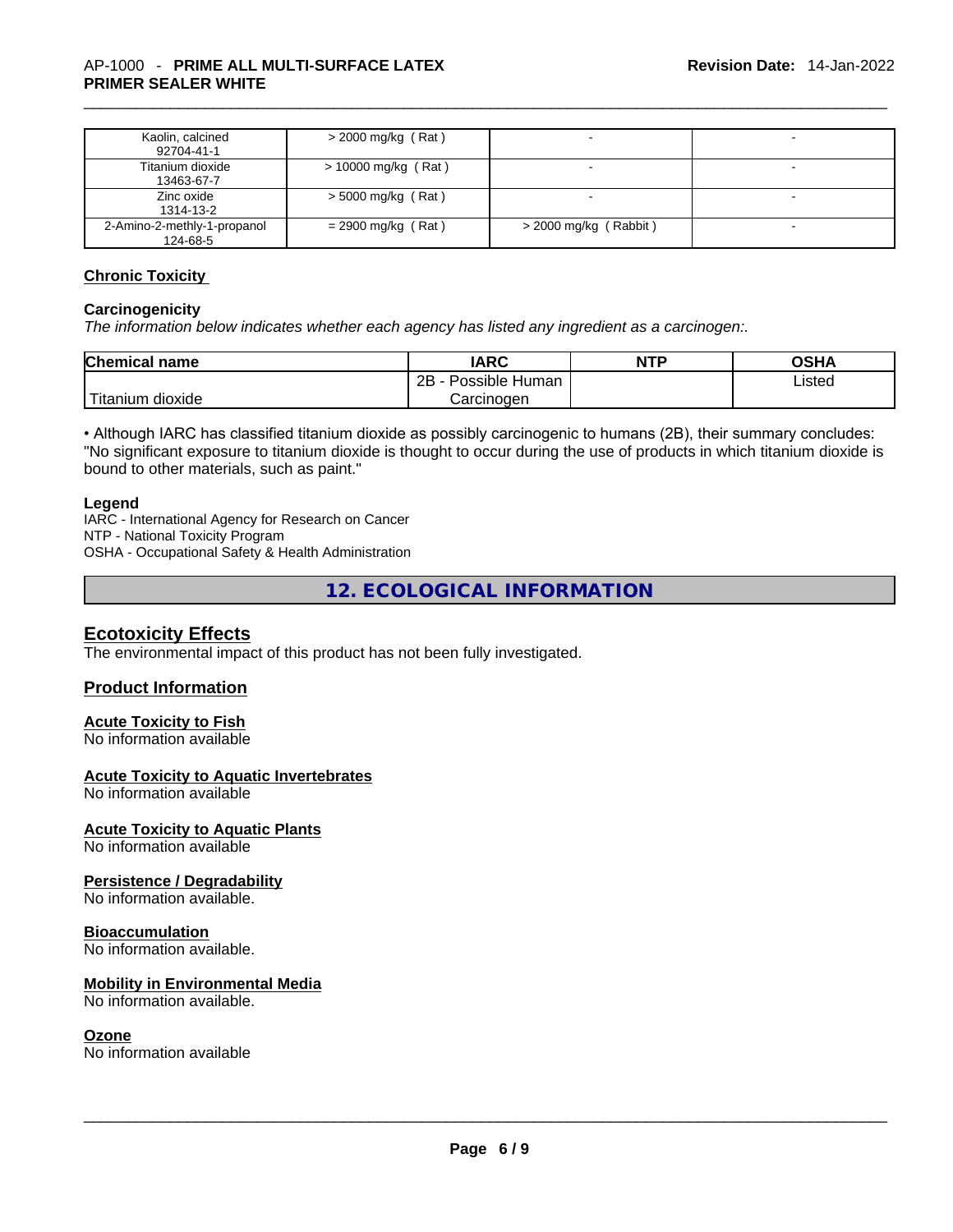#### **Component Information**

#### **Acute Toxicity to Fish**

Titanium dioxide  $LC50:$  > 1000 mg/L (Fathead Minnow - 96 hr.)

#### **Acute Toxicity to Aquatic Invertebrates**

No information available

#### **Acute Toxicity to Aquatic Plants**

No information available

|                              | 13. DISPOSAL CONSIDERATIONS                                                                                                                                                                                               |  |
|------------------------------|---------------------------------------------------------------------------------------------------------------------------------------------------------------------------------------------------------------------------|--|
| <b>Waste Disposal Method</b> | Dispose of in accordance with federal, state, and local regulations. Local<br>requirements may vary, consult your sanitation department or state-designated<br>environmental protection agency for more disposal options. |  |
|                              | 14. TRANSPORT INFORMATION                                                                                                                                                                                                 |  |
| <b>DOT</b>                   | Not regulated                                                                                                                                                                                                             |  |
| <b>ICAO/IATA</b>             | Not regulated                                                                                                                                                                                                             |  |
| <b>IMDG/IMO</b>              | Not regulated                                                                                                                                                                                                             |  |
|                              | <b>15. REGULATORY INFORMATION</b>                                                                                                                                                                                         |  |

# **International Inventories**

| <b>TSCA: United States</b> | Yes - All components are listed or exempt. |
|----------------------------|--------------------------------------------|
| <b>DSL: Canada</b>         | Yes - All components are listed or exempt. |

# **Federal Regulations**

| SARA 311/312 hazardous categorization |                |  |
|---------------------------------------|----------------|--|
| Acute health hazard                   | Nο             |  |
| Chronic Health Hazard                 | No             |  |
| Fire hazard                           | N <sub>0</sub> |  |
| Sudden release of pressure hazard     | No             |  |
| Reactive Hazard                       | No             |  |

### **SARA 313**

Section 313 of Title III of the Superfund Amendments and Reauthorization Act of 1986 (SARA). This product contains a chemical or chemicals which are subject to the reporting requirements of the Act and Title 40 of the Code of Federal Regulations, Part 372: of Federal Regulations, Part 372: \_\_\_\_\_\_\_\_\_\_\_\_\_\_\_\_\_\_\_\_\_\_\_\_\_\_\_\_\_\_\_\_\_\_\_\_\_\_\_\_\_\_\_\_\_\_\_\_\_\_\_\_\_\_\_\_\_\_\_\_\_\_\_\_\_\_\_\_\_\_\_\_\_\_\_\_\_\_\_\_\_\_\_\_\_\_\_\_\_\_\_\_\_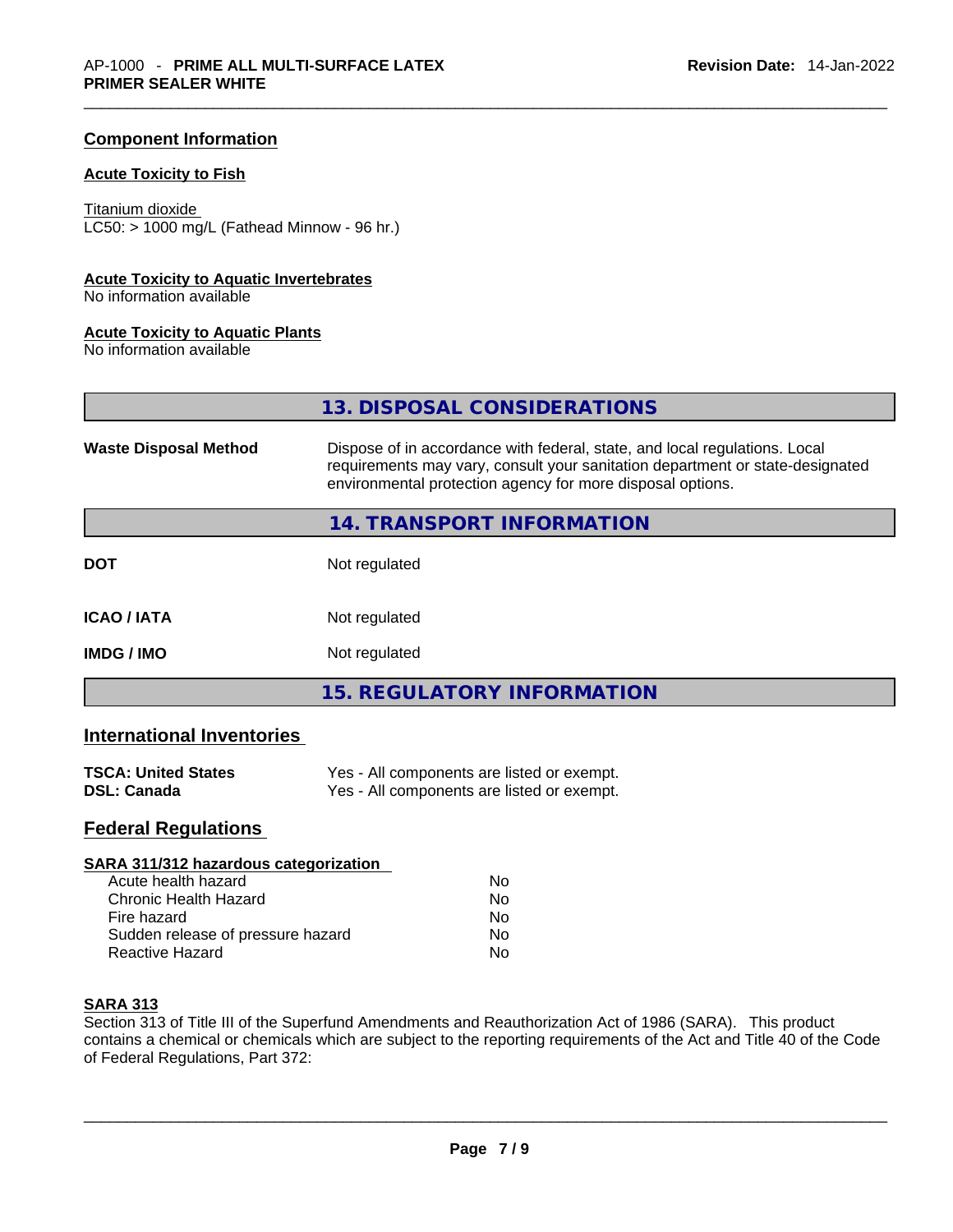*None*

# **Clean Air Act,Section 112 Hazardous Air Pollutants (HAPs) (see 40 CFR 61)**

This product contains the following HAPs:

*None*

# **US State Regulations**

### **California Proposition 65**

**WARNING:** This product can expose you to chemicals including Titanium dioxide, which are known to the State of California to cause cancer, and Toluene which are known to the State of California to cause birth defects or other reproductive harm. For more information go to www.P65Warnings.ca.gov

#### **State Right-to-Know**

| <b>Chemical</b><br>name             | <b>Massachusetts</b> | <b>New</b><br>. Jersev | Pennsylvania |
|-------------------------------------|----------------------|------------------------|--------------|
| $- \cdot$ .<br>dioxide<br>' itanium |                      |                        |              |
| _imestone                           |                      |                        |              |

**Legend**

X - Listed

**16. OTHER INFORMATION** 

| <b>HMIS</b><br><b>Reactivity: 0 PPE: -</b><br><b>Flammability: 0</b><br>Health: 1 |  |
|-----------------------------------------------------------------------------------|--|
|-----------------------------------------------------------------------------------|--|

#### **HMIS Legend**

- 0 Minimal Hazard
- 1 Slight Hazard
- 2 Moderate Hazard
- 3 Serious Hazard
- 4 Severe Hazard
- Chronic Hazard

X - Consult your supervisor or S.O.P. for "Special" handling instructions.

Note: The PPE rating has intentionally been left blank. Choose appropriate PPE that will protect employees from the hazards the material will *present under the actual normal conditions of use.* 

*Caution: HMISÒ ratings are based on a 0-4 rating scale, with 0 representing minimal hazards or risks, and 4 representing significant hazards or risks. Although HMISÒ ratings are not required on MSDSs under 29 CFR 1910.1200, the preparer, has chosen to provide them. HMISÒ ratings are to be used only in conjunction with a fully implemented HMISÒ program by workers who have received appropriate HMISÒ training. HMISÒ is a registered trade and service mark of the NPCA. HMISÒ materials may be purchased exclusively from J. J. Keller (800) 327-6868.* 

 **WARNING!** If you scrape, sand, or remove old paint, you may release lead dust. LEAD IS TOXIC. EXPOSURE TO LEAD DUST CAN CAUSE SERIOUS ILLNESS, SUCH AS BRAIN DAMAGE, ESPECIALLY IN CHILDREN. PREGNANT WOMEN SHOULD ALSO AVOID EXPOSURE.Wear a NIOSH approved respirator to control lead exposure. Clean up carefully with a HEPA vacuum and a wet mop. Before you start, find out how to protect yourself